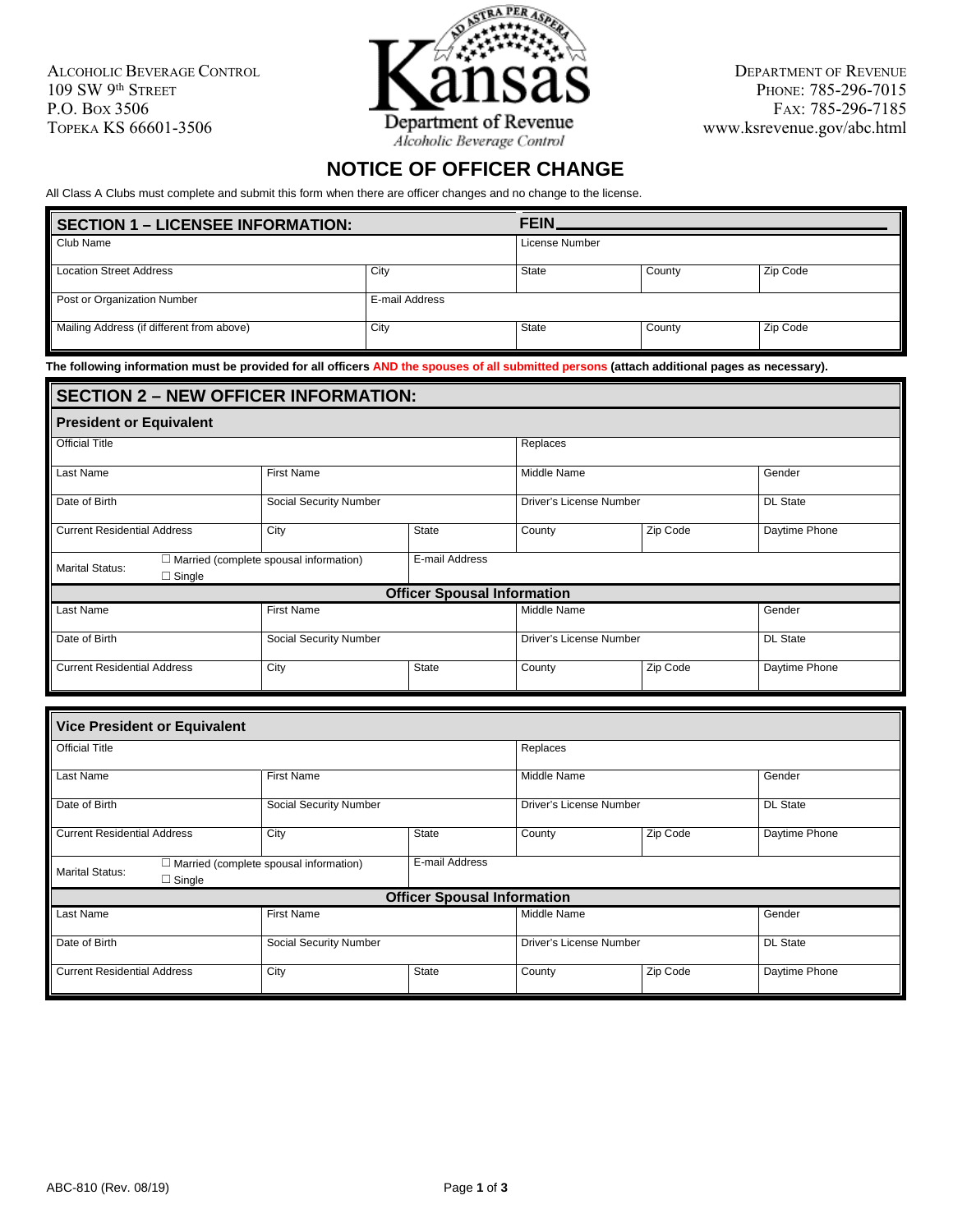ALCOHOLIC BEVERAGE CONTROL 109 SW 9th STREET P.O. BOX 3506 TOPEKA KS 66601-3506



DEPARTMENT OF REVENUE PHONE: 785-296-7015 FAX: 785-296-7185 www.ksrevenue.gov/abc.html

**FEIN**

| Secretary or Equivalent                 |                                                                 |                                    |                         |          |                 |  |  |
|-----------------------------------------|-----------------------------------------------------------------|------------------------------------|-------------------------|----------|-----------------|--|--|
| <b>Official Title</b>                   |                                                                 |                                    | Replaces                |          |                 |  |  |
| Last Name                               | <b>First Name</b>                                               |                                    | Middle Name             |          | Gender          |  |  |
| Date of Birth                           | Social Security Number                                          |                                    | Driver's License Number |          | <b>DL State</b> |  |  |
| Current Residential Address             | City                                                            | State                              |                         | Zip Code | Daytime Phone   |  |  |
| <b>Marital Status:</b><br>$\Box$ Single | E-mail Address<br>$\Box$ Married (complete spousal information) |                                    |                         |          |                 |  |  |
|                                         |                                                                 | <b>Officer Spousal Information</b> |                         |          |                 |  |  |
| Last Name                               | <b>First Name</b>                                               |                                    | Middle Name             |          | Gender          |  |  |
| Date of Birth                           | Social Security Number                                          |                                    | Driver's License Number |          | <b>DL State</b> |  |  |
| <b>Current Residential Address</b>      | <b>State</b><br>City                                            |                                    | County                  | Zip Code | Daytime Phone   |  |  |

| <b>Treasurer or Equivalent</b>          |                                                                 |                                    |                         |          |                 |  |
|-----------------------------------------|-----------------------------------------------------------------|------------------------------------|-------------------------|----------|-----------------|--|
| <b>Official Title</b>                   |                                                                 |                                    | Replaces                |          |                 |  |
| Last Name                               | <b>First Name</b>                                               |                                    | Middle Name             |          | Gender          |  |
| Date of Birth                           | Social Security Number                                          |                                    | Driver's License Number |          | <b>DL</b> State |  |
| <b>Current Residential Address</b>      | City                                                            | <b>State</b>                       | County                  | Zip Code | Daytime Phone   |  |
| <b>Marital Status:</b><br>$\Box$ Single | E-mail Address<br>$\Box$ Married (complete spousal information) |                                    |                         |          |                 |  |
|                                         |                                                                 | <b>Officer Spousal Information</b> |                         |          |                 |  |
| Last Name                               | <b>First Name</b>                                               |                                    | Middle Name             |          | Gender          |  |
| Date of Birth                           | Social Security Number                                          |                                    | Driver's License Number |          | <b>DL</b> State |  |
| <b>Current Residential Address</b>      | City                                                            | <b>State</b>                       | County                  | Zip Code | Daytime Phone   |  |

| <b>Other Officer</b>                                                                     |                        |                                    |                         |                         |                 |  |
|------------------------------------------------------------------------------------------|------------------------|------------------------------------|-------------------------|-------------------------|-----------------|--|
| <b>Official Title</b>                                                                    |                        |                                    | Replaces                |                         |                 |  |
| Last Name                                                                                | <b>First Name</b>      |                                    | Middle Name             |                         | Gender          |  |
| Date of Birth                                                                            | Social Security Number |                                    |                         | Driver's License Number |                 |  |
| <b>Current Residential Address</b>                                                       | City                   | <b>State</b>                       | Zip Code<br>County      |                         | Daytime Phone   |  |
| $\Box$ Married (complete spousal information)<br><b>Marital Status:</b><br>$\Box$ Single |                        | E-mail Address                     |                         |                         |                 |  |
|                                                                                          |                        | <b>Officer Spousal Information</b> |                         |                         |                 |  |
| Last Name                                                                                | <b>First Name</b>      |                                    | Middle Name             |                         | Gender          |  |
| Date of Birth                                                                            | Social Security Number |                                    | Driver's License Number |                         | <b>DL State</b> |  |
| <b>Current Residential Address</b>                                                       | City                   | State                              | County                  | Zip Code                | Daytime Phone   |  |